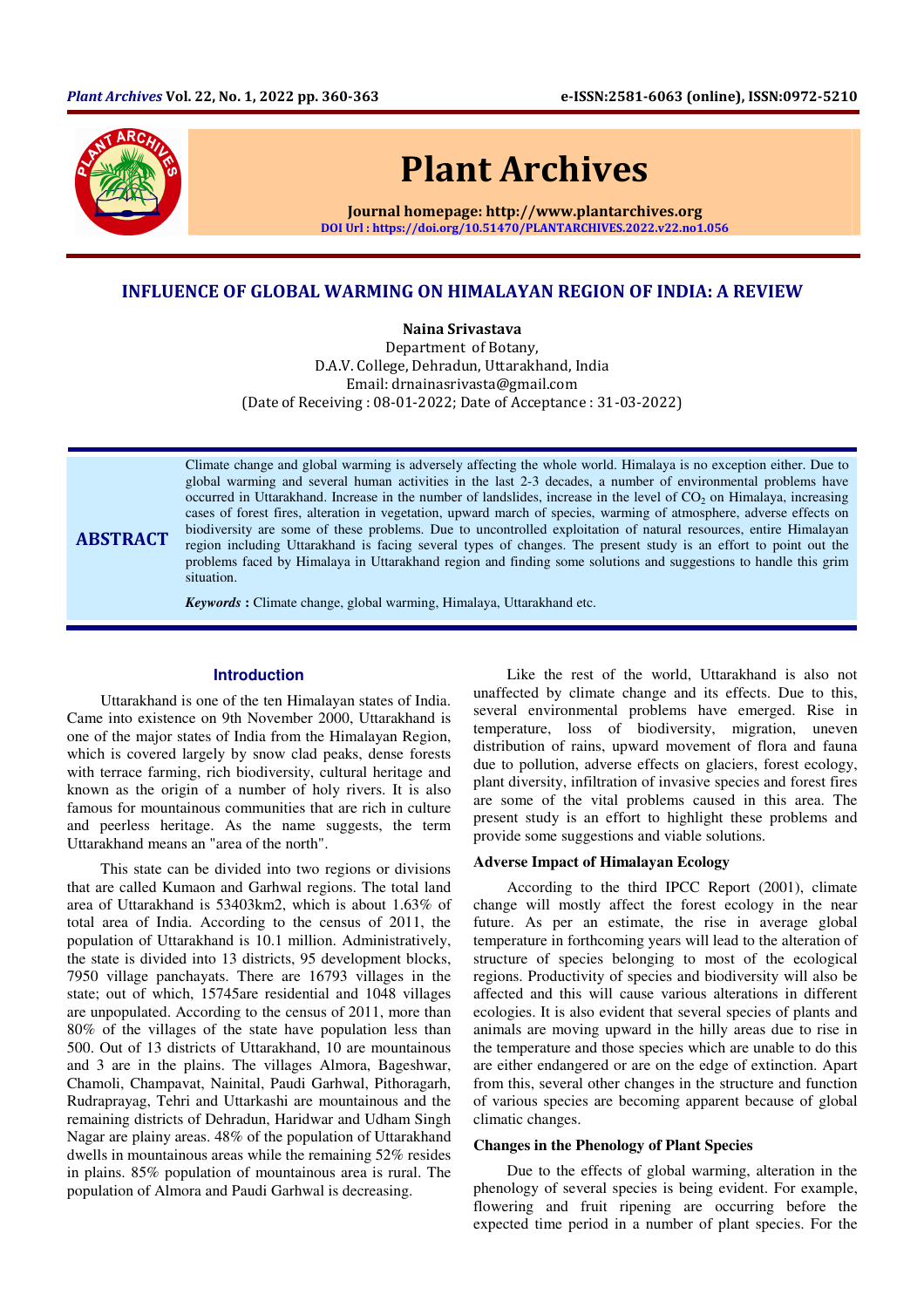last few decades, the study of phenological-climatic activities have proved that the flowering period of many plants and reproduction period of several animal species has extended and this is the result of climatic changes. Such modifications in the phenology of some of these species are assenting on one side as they are capable of changing themselves, but depressing on the other side because it proves that these species are very sensitive to climatic changes. Though not all the species show alterations in their phenology; but it doesn't mean that they are unaffected by the climatic changes. In fact, their population may be under more danger.

The alterations in the phenology of these species with regard to the ecology cannot be described without studying the life of specific species and other aspects of ecological system are also affected by the climate change. If the phenology of any species is changing at a different rate with respect to other species of its ecological system, its timing with the climatic activities will be desynchronized and this desynchronizing of the species with the climate will cause tropical decoupling in the food cycle or food web. This can lead to serious consequences and cause huge loss to the biodiversity.

## **Infiltration of Invasive Species**

Encroachment of some invasive species such as *Lantana, Eupetorium* and *Parthenium* etc. in the natural forests is increasing day by day and this is also related to climatic change. It is adversely affecting the root species of that area. Researchers have found that a number of foreign species are comparatively more successful in with respect to adapting traits for seasonal changes. Contrary to this, the indigenous species are very slow in adapting the changes in climate. Apart from this, the foreign and invasive species are widely adaptive in nature and occur widely in nature. Because of such properties, climate change is unable to affect them significantly. Contrary to this, the local and indigenous species are not spread in a very limited area and this is leading to endangering and extinction of a number of local species.

## **Effect on plant diversity**

Himalaya is home to several medicinal and distinct plants and also the hotspot of global biodiversity. At present, because of climate change, a number of species are either endangered or have become extinct. The species found in Himalayan region are very sensitive to climatic adversaries due to limited and local reach. Because of such reasons, they are about to go extinct. Climate change and indefinite weather conditions have very adversely affected the pollination of species. Due to the changes in the ecological system, a number of pollinating insects such as bees, flies, butterflies, beetles, birds and several mammals have migrated from places of their origin. Scientists have proved that the main reason behind the extinction of several species is the migration of pollinating insects.

#### **Effects on Ecological system**

At present, caused by climatic changes, the weather alterations are heavily affecting all the ecological systems directly and indirectly. Because of irregularity of monsoon rains, the crop production is also widely affected. According to a report, in Kullu valley of Himachal Pradesh, the rains have reduced by about 7cm annually as compared from the year 1880 to 1990. For the same period of time, the average

temperature has increased from 0.25ºC to 1ºC in the same area. A number of studies have concluded that in Kullu valley, apple production has also went down during the years 1981-2000. The researchers believe that due to increasing temperature, apple crop has also decreased in the lower Himalayan areas having higher temperatures. This has forced the apple producers to take their farming to higher areas. Chilling hours are very vital for the production of apples. Temperature below 5ºC for 10 weeks is essential as chilling hours for the apple crop.

#### **Effects on Glaciers**

The structure of Himalaya is very complicated and the mountains are dynamic which are very sensitive towards global warming. The glaciers of Himalaya are the source of most of the rivers flowing in the plains of northern India and these rivers are a huge source of water perennially. According to IPCC, the volume and thickness of glaciers across the world has reduced after 19th century. The reduction in volume and thickness of mountainous glaciers specifically is considered as the solid proof of global warming and a number of researches have proved this as a fact. The study of selected glaciers of Indian Himalaya has concluded that most of the glaciers are shifting from their original places. According to a study, one of the main and important glaciers of Himalaya, Gangotri glacier was measured to be about 25 kilometers in 1930, which was again measured to be only 20 kilometers in 1999. Because of climatic changes, the Himalayan glaciers are shifting back at a rate of 10-60 meters every year and a number of comparatively small glaciers (less than  $0.2 \text{ Km}^2$ ) have already been completely vanished. During the last 50 years, the vertical shifting of glaciers is found to be up to 100 meters. Due to the shifting and melting of glaciers, the number and size of lakes in the related area is also increasing. This rapid development of lakes is increasing the threat of floods which has proved to be very hazardous in the previous years.

#### **Rise in temperature**

The global temperature rise is estimated to be 1.4-5.8º C for the next 100 years. The destructive results of this climatic change have already become obvious in the Himalayan region where glaciers and lakes are changing at a dreaded rate. Gangotri glacier is shifting back at the rate of about 18 meters every year. Shukla and Siddique (1999) have regularly studied the Milam glacier in Kumaun Himalaya and concluded that the snow in this glacier has been shifting back at the rate of about 9.1 meters per year between the year 1901 and 1997. During a study, Dobhal *et al*. (1999) found that the peak of Dokriani glacier in Garhwal Himalaya has shifted about 586 meters from 1962 to 1997 at a rate of about 16.5m per year. Apart from this, Mainti (2000) found that the same glacier shifted backward by 20 meters in the year 1998 only. The rate of melting of glaciers has increased by 10% and 30% in western and eastern Himalaya respectively which has caused the flow in the related rivers to go up by 3-4%. Because of increased flow in the plains, the number of cases of floods in this area is increasing day by day which has caused huge loss of life and property in vast areas of Uttar Pradesh, Jharkhand, Bihar and Odisha. Contrary to this, during the last few decades, the number of cases of irregular rains has also increased very much which has reduced the quantities of water in mountainous springs and waterfalls.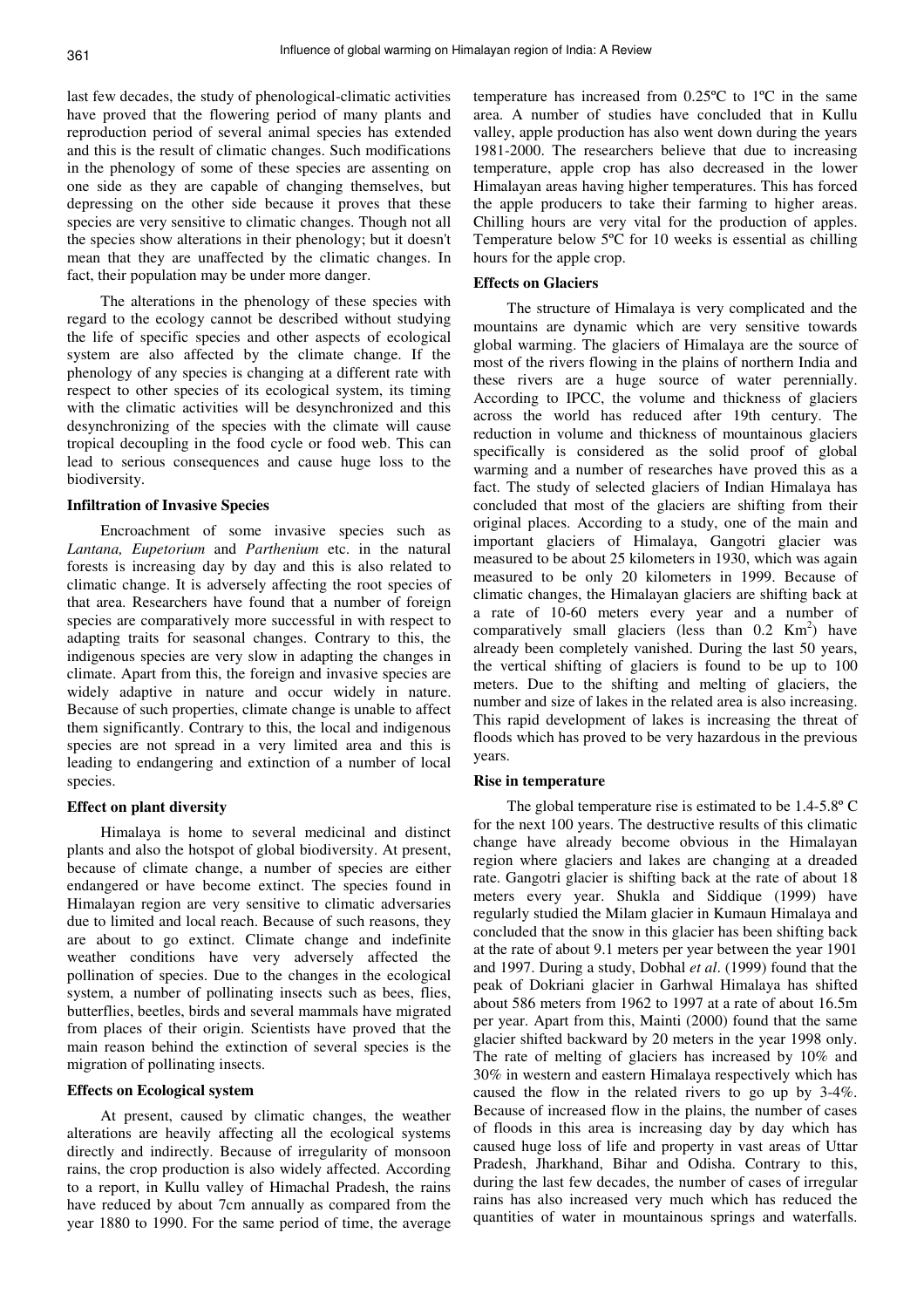Similarly, the winter rains has also become unprecedented and reduced by a huge margin. A survey has revealed that about 45% waterfalls of water receiving areas of Gaula Riverin the midle Himalaya have either dried up or have become seasonal. As a result, floods and droughts both are affecting the infrastructure and livelihood of people.

#### **Pattern change in rainfall**

The adverse effects of climate change on the patterns of temperature and rainfall have been published in various esteemed journals by several researchers. For example, Bhutiyani *et al*. (2010), in the data (1866-2006) provided by three weather stations of North-Western Indian Himalaya, found that the average monsoon rainfall has decreased. Apart from these, several other published journals have discussed about the variations in the winter rainfall of Western Indian Himalaya. Dimri and Dash (2012) have described the lessening of coldness of winter season in this region from1901-2003.

According to Guha Thakurta and Rajeev (2008) an increase has been recorded in the pre monsoon (March-May) rains in Western Indian Himalaya. In this region, an increase in the number of hot days and a decrease in the number of cold days were reported from 1975-2006. By the weather data of Indian Weather Department from 2004-2012, it is evident that average rainfall and seasonal rainfall has remained very low excluding the year 2005.

#### **Forest fire**

Forest fires in Uttarakhand have been damaging the environment for several decades. The fire caused in the year 2012 was very deadly and covered a massive area of the forest. In the last decade, nearly 700 incidents of forest fire were reported burning forests expanding in vast areas of the state. Recurring forest fire has been a common phenomenon in any forest for a long time, but for the last 10 years, their frequency has increased in Uttarakhand. Additionally, these fires are not only impacting one state, but are also damaging the ozone layer, releasing toxic fumes and ultimately causing global warming and climate change across the world. Thus, counting some direct causality is not enough to measure the impact of toxic smog created by the forest fires. It is obviously the duty of every Indian to work for preventing the incidents of forest fires.

## **Effect on Socio-economic systems**

Because of climate change, the socio-economic system of the people residing in the Himalayan region has been shattered. Economic activities in this region such as agricultural, cattle rearing, trade, tourism, fisheries etc. have been adversely affected in this area along with harmful effects caused to human health and natural resources. Due to climate change, the loss of biodiversity is causing poor and deprived sections of the society, because their livelihood is mostly dependent on the natural resources. The climate change is also affecting agricultural sector and this is causing a reduction in the production of cash crops such as rice, maize, barley etc. Offensive insect species are increasing in the fields to only affect the crop production.

Diminished production of fodder seedlings has caused a reduction in the income by cattle rearing and other related jobs. On the other hand, the change in the flowering time of crops like Saal, Amla, Maize etc. has caused a change in the time of seeding, ripening and maturing of several crops. This

has forced a lot of people to leave farming as their livelihood and search for other means of earning.

The decline in production of agricultural crops because of climate change has brought with it a huge problem of food shortage to the people. As a result, people are suffering with disease as well as malnutrition. Apart from this, there is a wide range of health problems caused by the climate change in Himalayan region. The threat of several vector borne diseases such as malaria, bortonalasis, tick borne disease etc. has been very much increased. Some scientists have used the statistical model in their studies to conclude that climate change is highly affecting the vector-borne diseases.

With the increase in surface temperature and the irregularity in rainfall patterns, a change in the dispersal of vector-mosquitos and species has occured. Now higher areas are also affected by the mosquito attacks. Temperature rise in higher areas is providing appropriate atmosphere for the malarian protozoans resulting in higher population of mosquitos. Apart from these, an increase in cases of problems related to menstruation and vaginal infection in women along with skin and eyes related problems in children has also been reported.

#### **Conclusion**

The data of climate for the last 100 years has proved that global surface temperature of earth has increased by about 0.6 ºC. Apart from this; the temperature of earth is estimated to increase by about an average of 1.5 the end of this century, which is more than any time period since the last 1000 years.

In 1832, the concentration of  $CO<sub>2</sub>$  in air was about 284ppm, which now has gone up to 407ppm in the year 2016.Increase in the levels of greenhouse gases, especially in  $CO<sub>2</sub>$  is highly responsible for global warming and changes in rainfall patterns and other factors of the climate. In the current scenario, the researchers and policy makers related to Himalayan ecological system need to work in the field of climate change. This field has a wide scope.

The basic data of Himalaya is not available yet. The number of weather stations for collecting weather related data is very limited. Weather data is very significant and essential for presumption of sudden climatic consequences. For solving the problems such as drought and floods, a deep research is needed in the field of hydrological modeling.

For food security by rising temperature, incidences of uncertain rainfall and snowfall, new types of seeds must be developed. Apart from this, the construction of housing complexes, colonies and corridors has lead to the migration of indigenous species. The government and policy makers need to make a effective policy over this issue. The people of Himalayan region have made moderate changes in agricultural patterns according to the need of time and place. For example, the dwellers of Champavat district have substituted rice farming with Soyabeans. Similarly in high places, plants of peas, cauliflower, cabbage etc. are grown in kitchen gardens.

Strong will power of the people, sensitivity of common people regarding environment, formation and implementation of strong laws by governments and policy makers etc. are all vital for solving the problems of Himalayan ecological system caused due to climate change and everybody needs to take part in it for attaining a significant success.